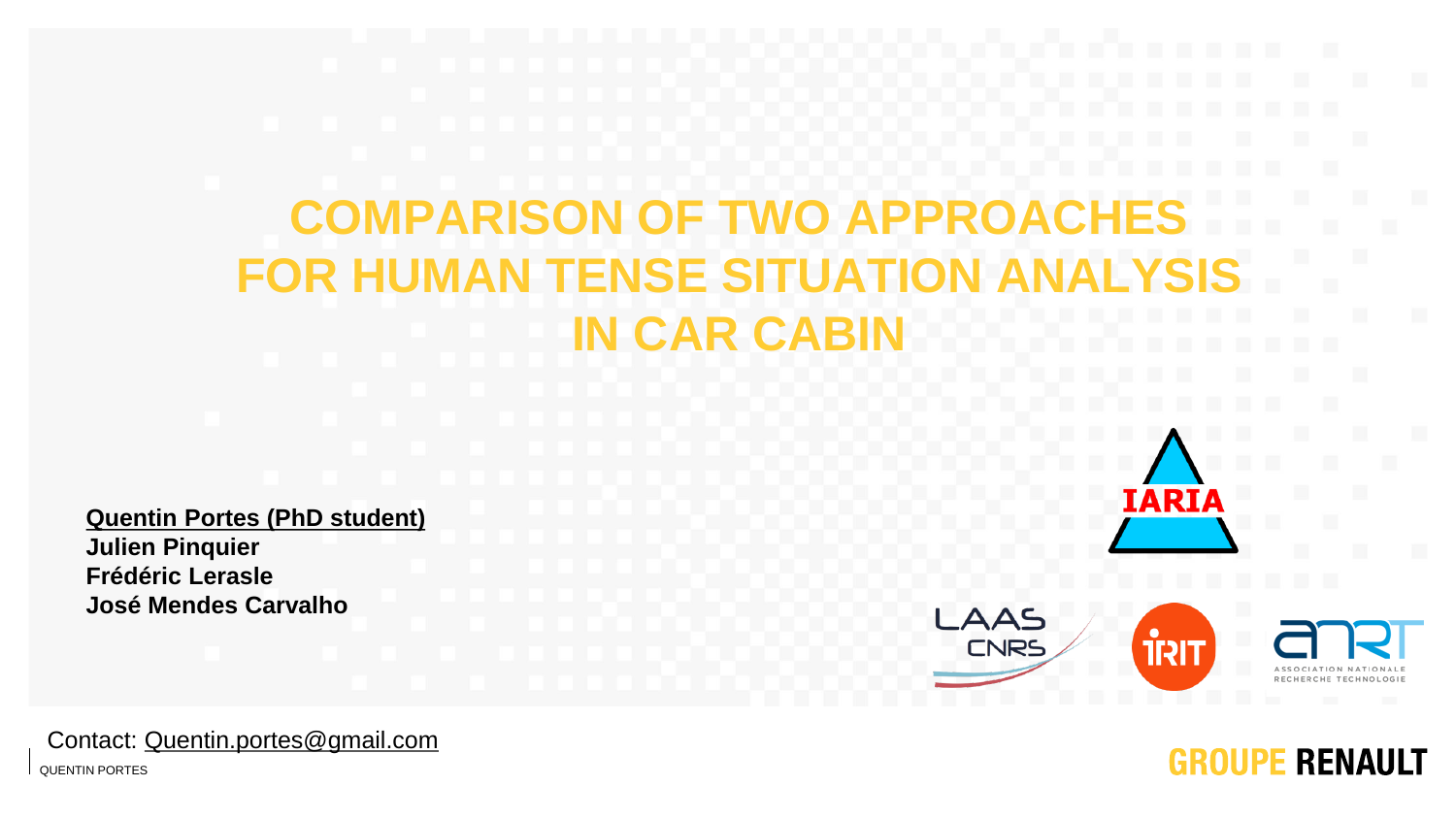### **CONTENTS**

- Context and motivations
- Multimodal interaction corpus in vehicle
- Multimodal analysis
	- **EXE** Handcrafted approach
	- End-to-end approach
	- **Multimodal late fusion**
- Evaluations and associated analysis
- Conclusion and future works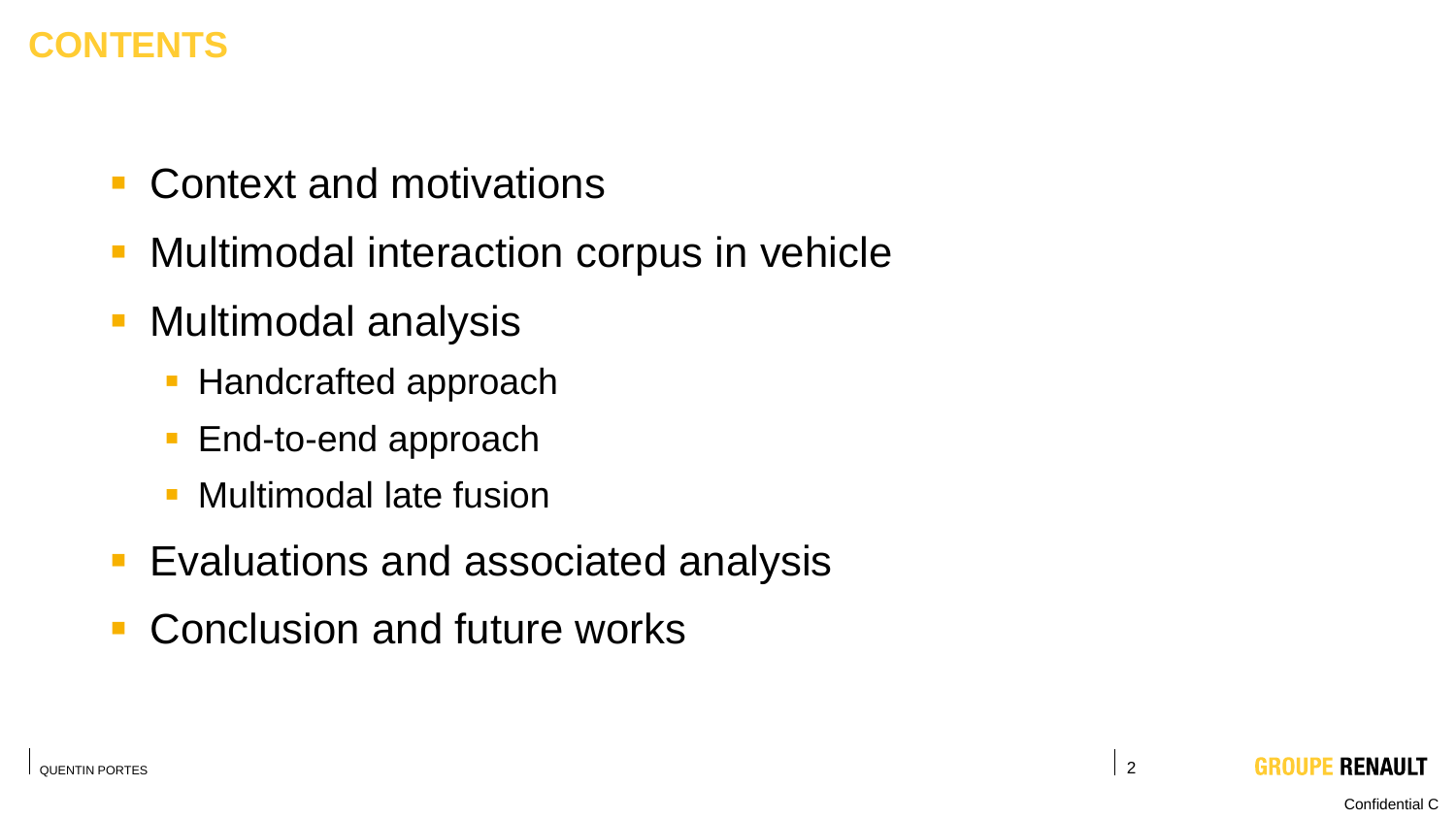**CONTEXT AND MOTIVATIONS**

### **VEHICLE COCKPIT ANALYSIS**

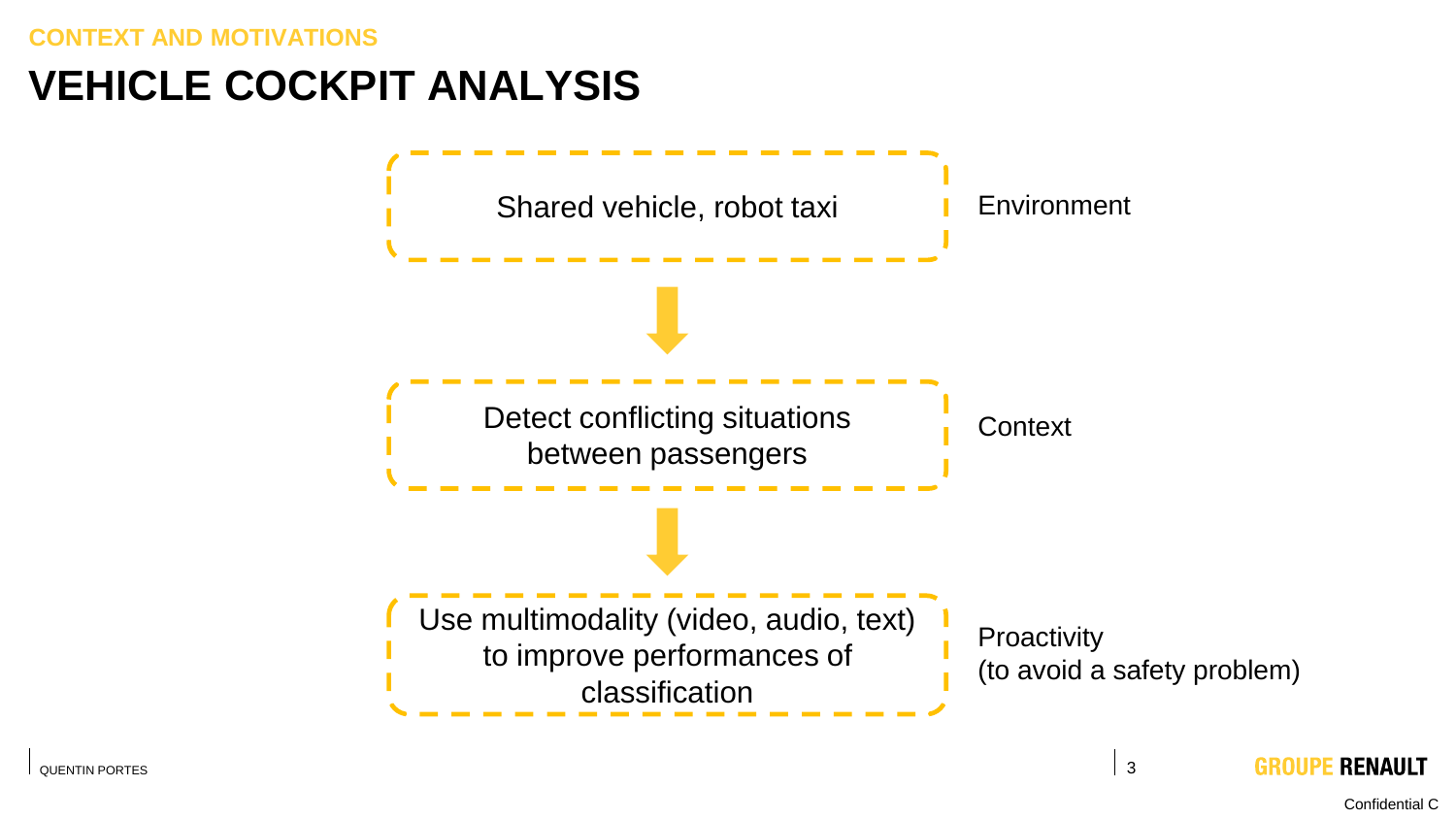# **PURPOSE OF THE DATASET**

Study the interaction between two passengers in real vehicle context

**Finality**  $\rightarrow$  classify interactions in three classes

- "**Curious**" = cordial discussion
- "**Argued refusal**" = the rear passenger refuses cordially the driver's proposition
- "**Not argued refusal**" = a complete refusal of the driver proposition

#### **Protocol**

- The driver is blind about the scenario played and always play the role of an insistent seller
- The passenger play one of the three aforementioned classes

#### **Dataset statistics**

- 1h48 of recordings
- 44 videos
- 22 participants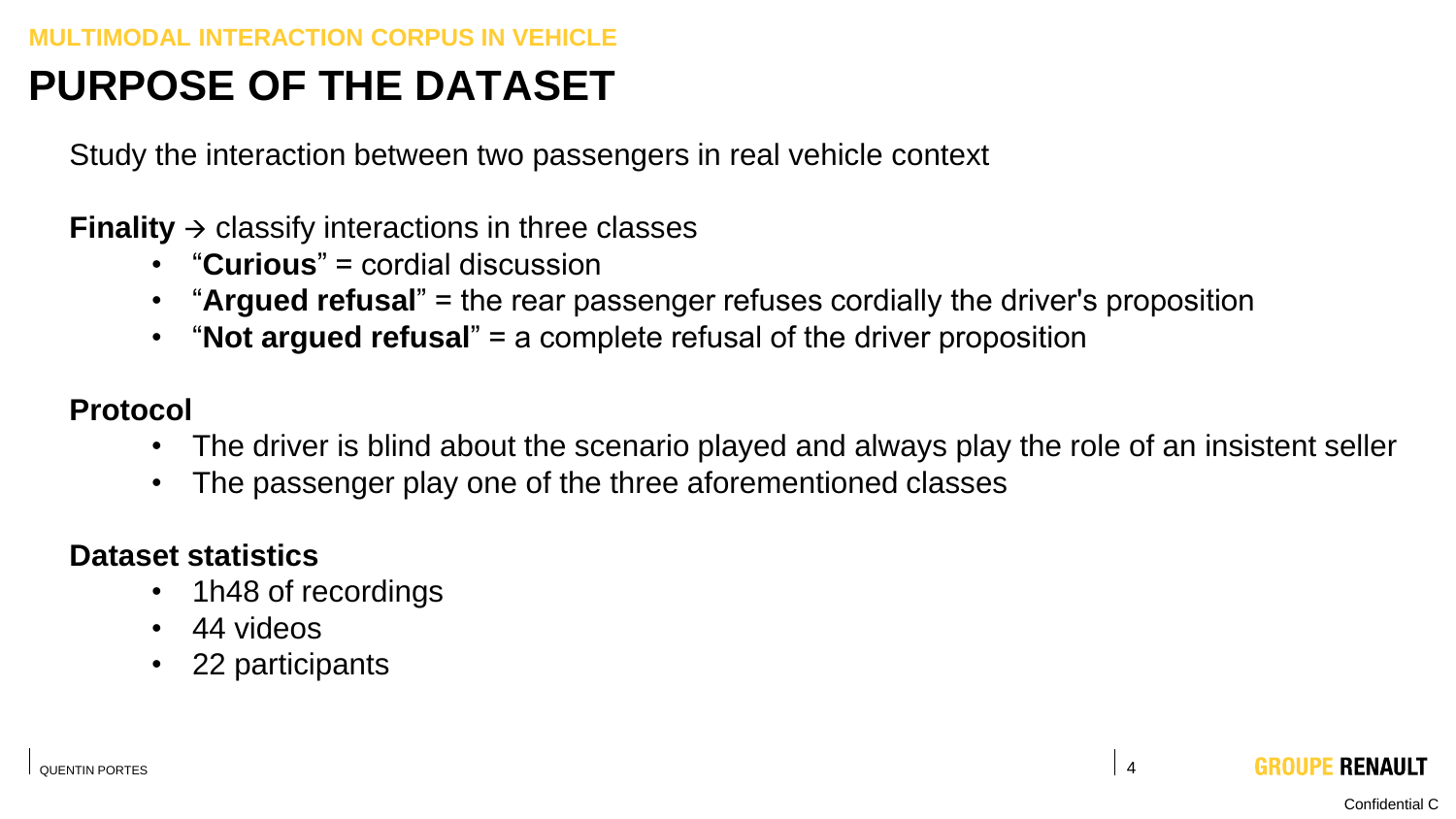#### **TIMODAL INTERACTION CORPUS IN VEHICLE**

# **DATA ACQUISITION**

#### **Sensor setup**

- 4 microphones
- 6 cameras
- 1 screen laid on the hood of the car





### Focus on camera #2 in this experiment

Confidential C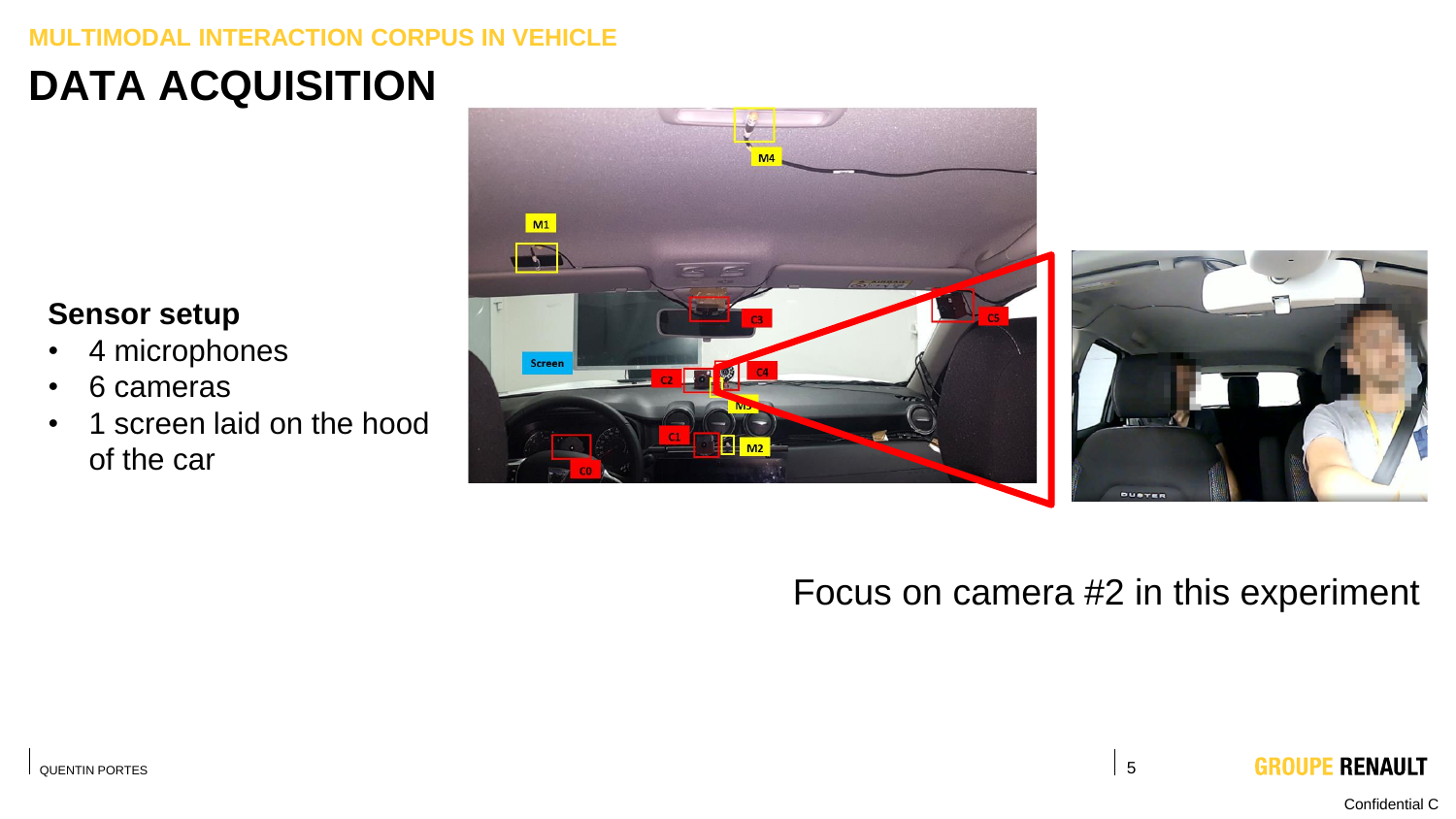### **MULTIMODAL ANALYSIS**

High-level presentation of the two approaches implemented

End-to-end model  $\rightarrow$  use of raw features Handcrafted  $\rightarrow$  use of 7 features extracted from the audio and video modalities

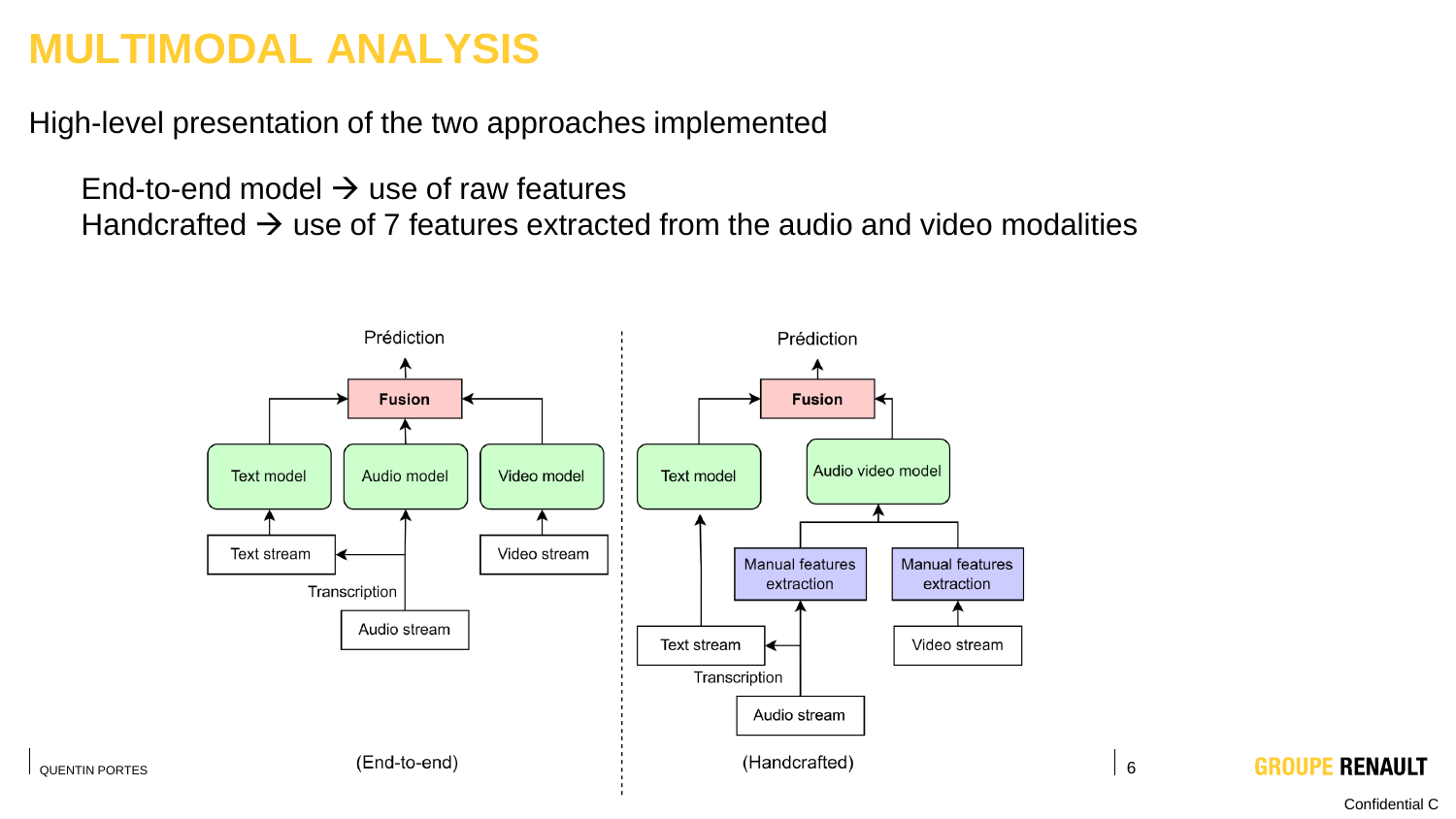#### **MULTIMODAL ANALYSIS TEXT ANALYSIS**

Use of the Hierarchical Attention Network  $(HAN)^1$  for the two approaches

- HAN = two mechanisms of attention
	- One focus on word level
	- One focus on sentence level
- Consecutive sliding analyzing window of 35s

Modification of the model with stateful GRU



1. Z. Yang, D. Yang, C. Dyer, X. He, A. Smola, and E. Hovy, "Hierarchical attention networks for document classification," in Proceedings of the 2016 Conference of the North American Chapter of the Association for Computational Linguistics: Human Language Technologies. San Diego, California: Association for Computational Linguistics, June2016, pp. 1480–1489.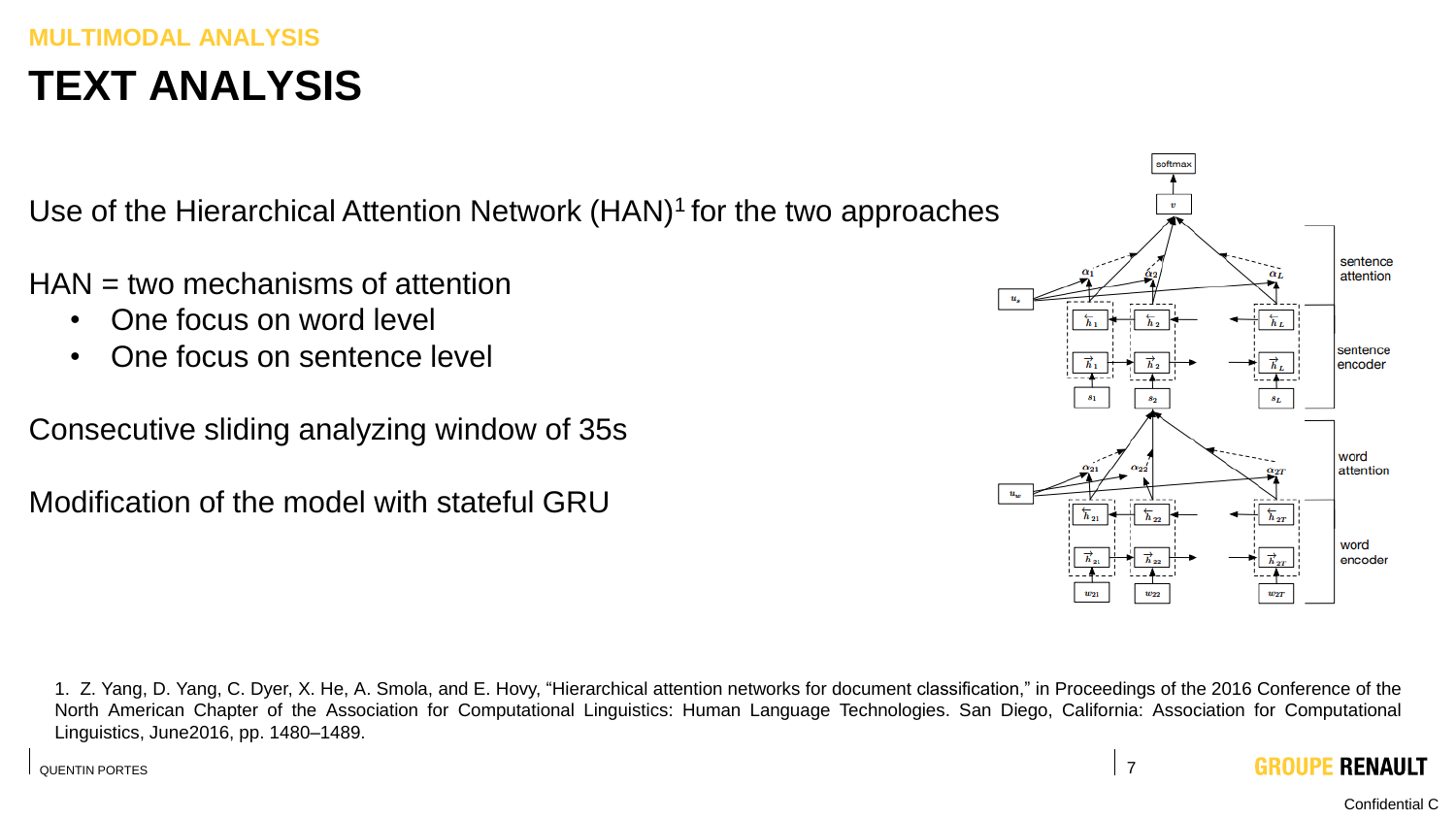### **AUDIO AND VIDEO ANALYSIS FOR THE HANDCRAFTED APPROACH**

Statistical analysis of the dataset over time

Mean driver's and passenger's talking Mean driver's and passenger's sentence duration Mean silence

- Eye contact between passengers
	- Passenger visibility in the FOV's camera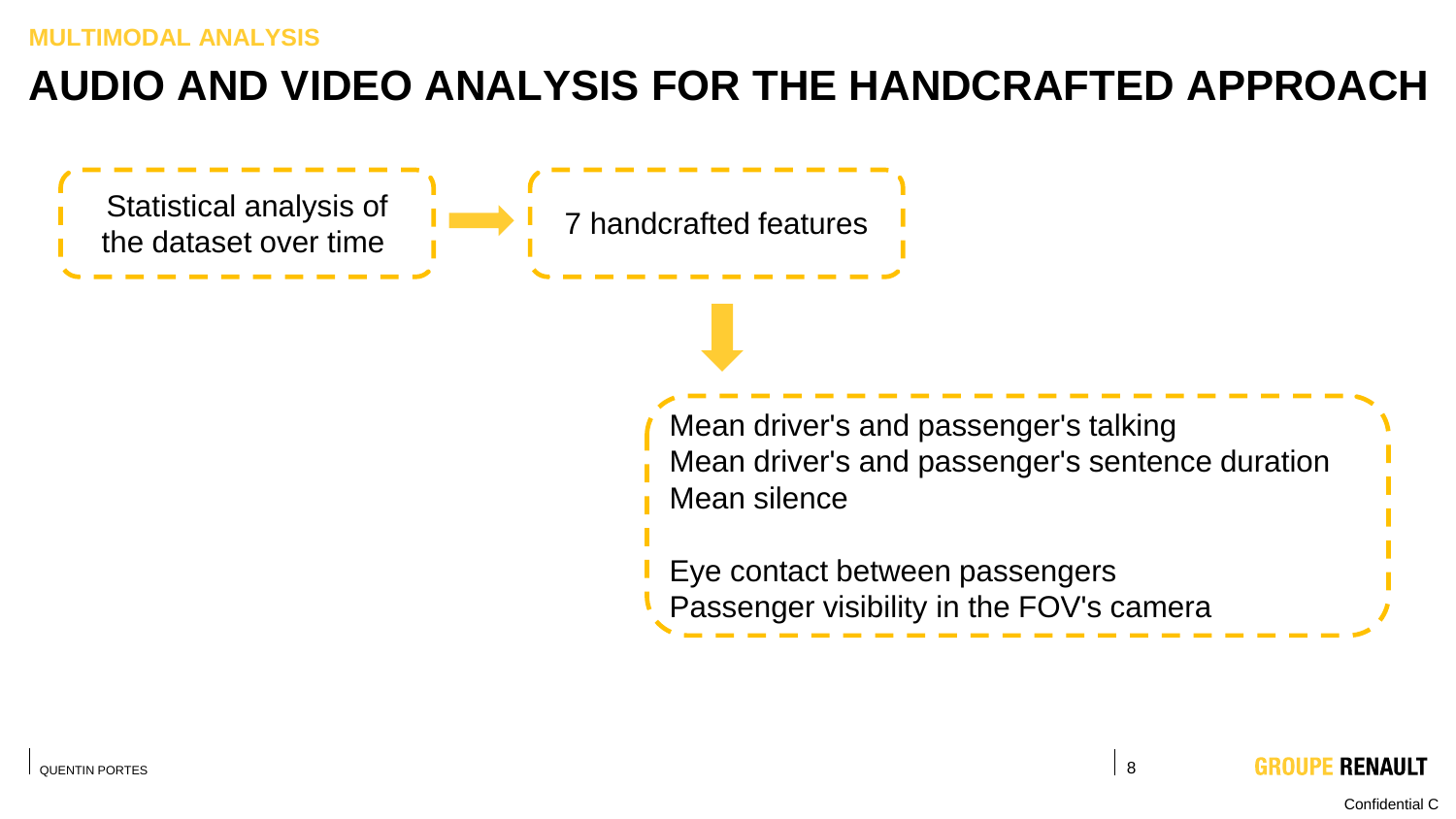# **AUDIO AND VIDEO ANALYSIS FOR THE END-TO-END APPROACH**





**RENAULT** GROUP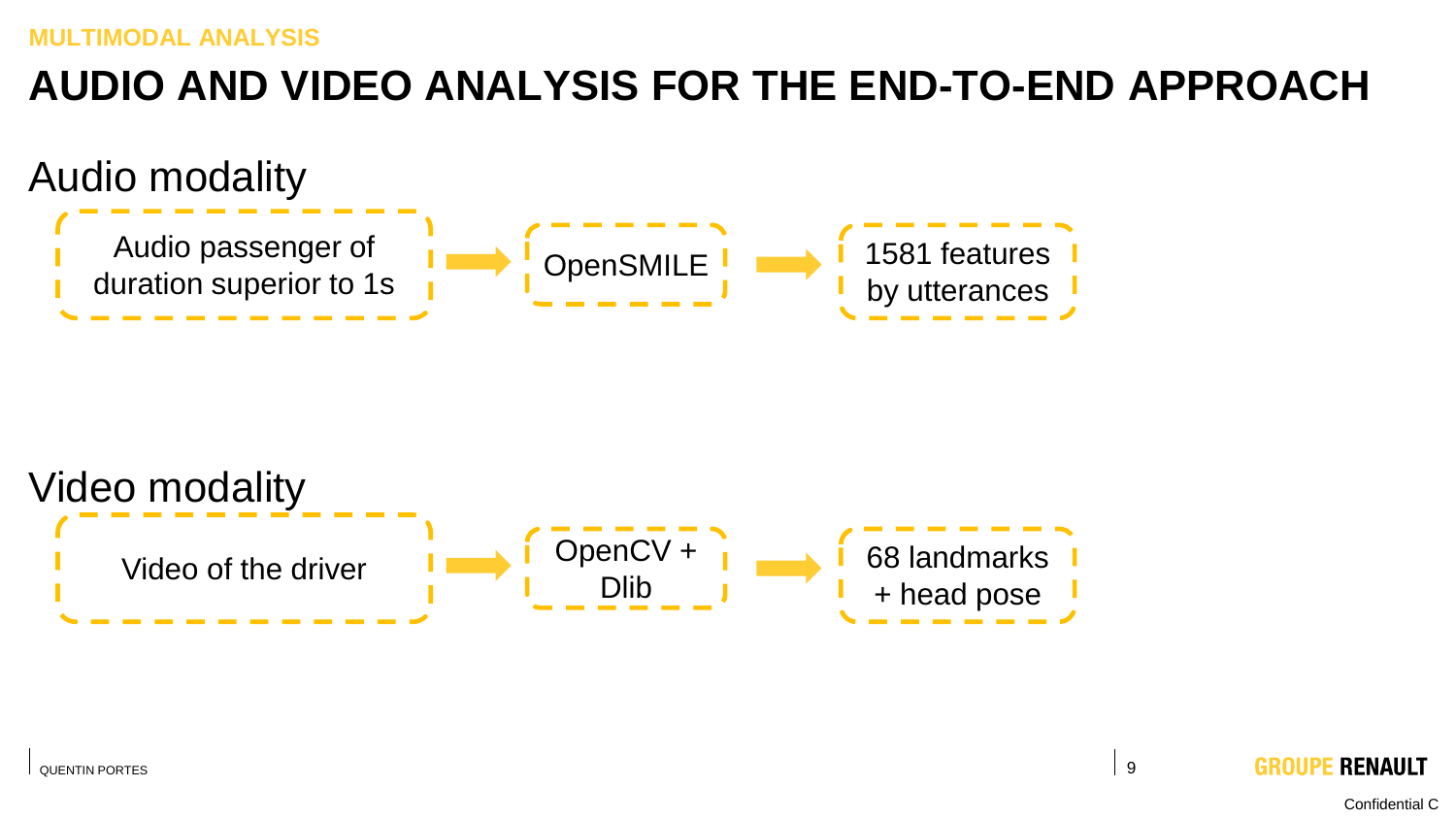#### **MULTIMODAL ANALYSIS**

# **MULTIMODAL LATE FUSION**

Handcrafted fusion

- Concatenation of 32 text and the 4 audio-video features
- Temporal fusion with GRU

#### End-to-end fusion

- Concatenation of 4 text, 4 audio and 2 video features
- Fusion with à fully connected layer



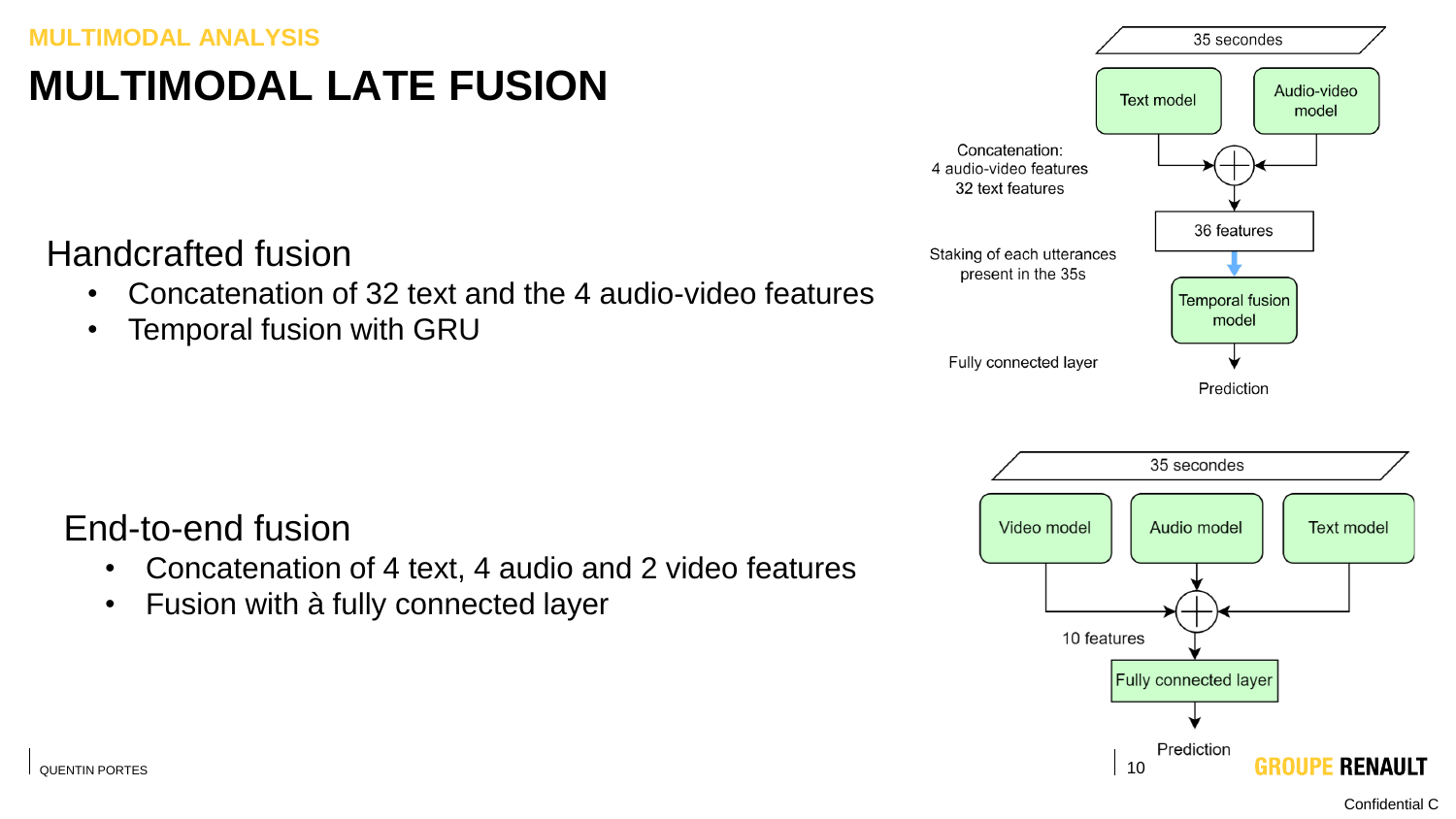#### **EVALUATION AND ASSOCIATED ANALYSIS**

### **RESULTS**

Average performances on five cross validation test The evaluations are realized with the independence to the speaker

| <b>Model</b>              | <b>Modality</b>           | <b>Balanced accuracy</b> | <b>Standard</b><br>deviation |
|---------------------------|---------------------------|--------------------------|------------------------------|
| <b>Handcrafted</b><br>(H) | Video + Audio             | 60%                      | 1.12                         |
|                           | Text                      | 70%                      | 0.8                          |
|                           | Video + Audio + Text      | 81%                      | 1.2                          |
| End-to-end<br>(E2E)       | Video                     | 65.6%                    | $\overline{4}$               |
|                           | Audio                     | 70.6%                    | 4.9                          |
|                           | Text                      | 70%                      | 0.8                          |
|                           | Audio + Video             | 61%                      | 3.9                          |
|                           | Video + Audio + Text      | 81,6%                    | 5.9                          |
|                           | Video + Audio + Text (SD) | 88.2%                    | <b>NA</b>                    |

For the Speaker Dependency (SD) results, we specialize the model with a training phase of the 90s of all the videos and testing on the remaining 90s

QUENTIN PORTES AND RESERVED AND RESERVED AND RESERVED AND RESERVED AND RESERVED AND RESERVED AND RESERVED AND RESERVED AND RESERVED AND RESERVED AND RESERVED AND RESERVED AND RESERVED AND RESERVED AND RESERVED AND RESERVED

**GROUPE RENAULT**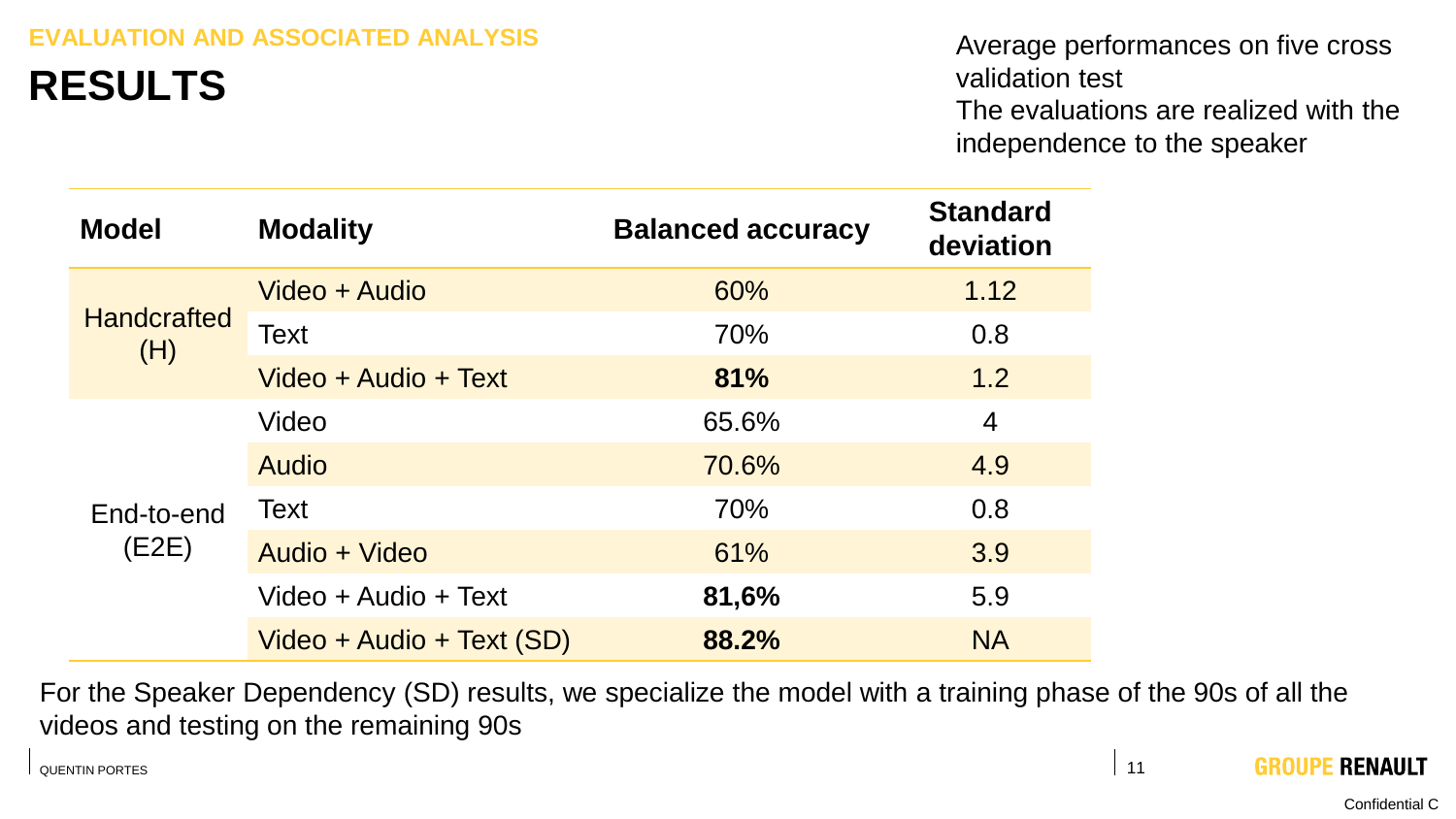#### **ION AND ASSOCIATED**

Predicted classes

### **RESULTS**

The fusion improves performance of • **11%** for the handcrafted model

• **11,6%** for the end-to-end compared to the text modality

Model (E2E) Model (H) ref cat ref arg ref cat ref arg cur cur  $10$ 3  $13$  $\Omega$  $\overline{0}$ cur  $\Omega$ Real classes  $\overline{2}$  $\overline{7}$ ref arg  $\overline{4}$  $\Omega$  $\Omega$ 1 15 ref cat 2 2 9  $9$ 

Cur = curious, Ref\_arg = argued refusal ,Ref\_arg = categorical refusal

In case of speaker dependency (SD), performances are improved by **17.6%**

Complementarity of the two approaches

- (E2E) perform better on the "not argued refusal" class
- (H) perform better on the "curious" and "refusal" classes

Confidential C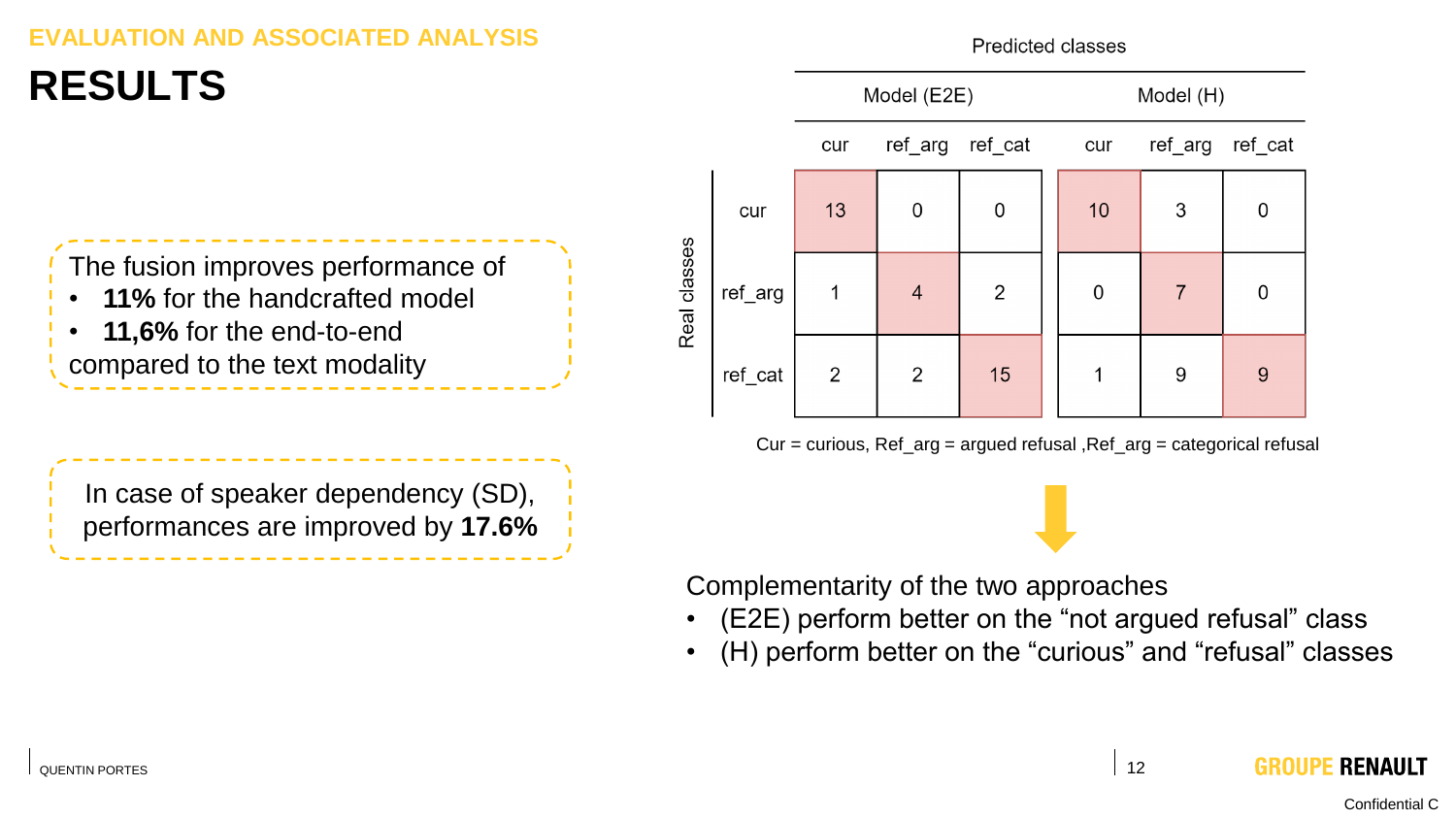### **Contributions**

- Dataset acquisition in real vehicle context
- Balanced accuracy of 81,6% thanks to the multimodal late fusion
- **Importance of temporality in interaction analysis**
- Complementarity of the two models

#### **Perspectives**

- **E** Implement bagging and boosting
- Embed this architecture on Renault's hardware